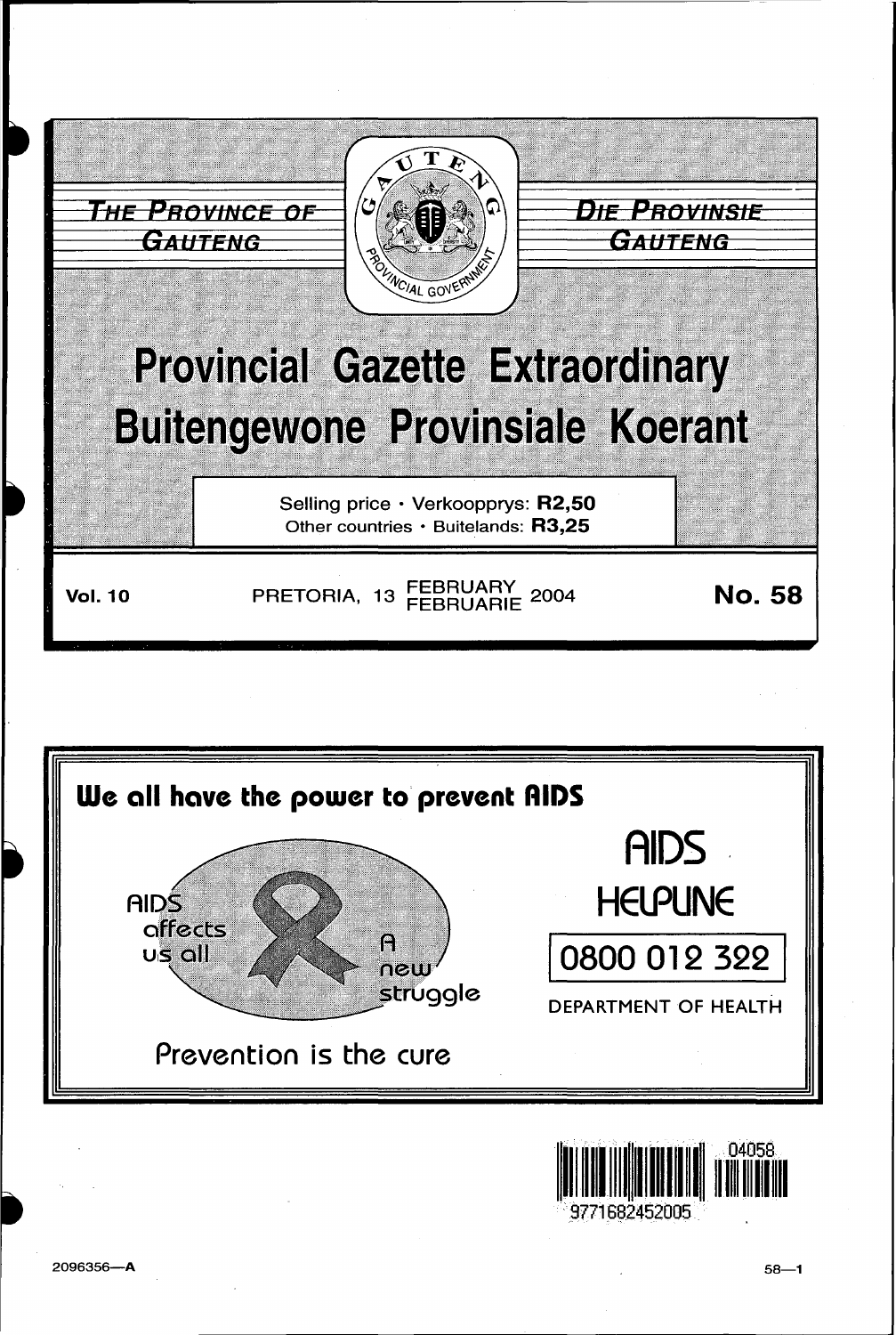# **CONTENITS • INHOUD**

No. *Page Gazette*  No. No.

# LOCAL AUTHORITY NOTICES

| 227 | Town-planning and Townships Ordinance (15/1986): Declaration as an approved township: Diepsloot West |    |
|-----|------------------------------------------------------------------------------------------------------|----|
|     |                                                                                                      | 58 |
| 22R |                                                                                                      | 58 |
|     |                                                                                                      | 58 |
|     |                                                                                                      | 58 |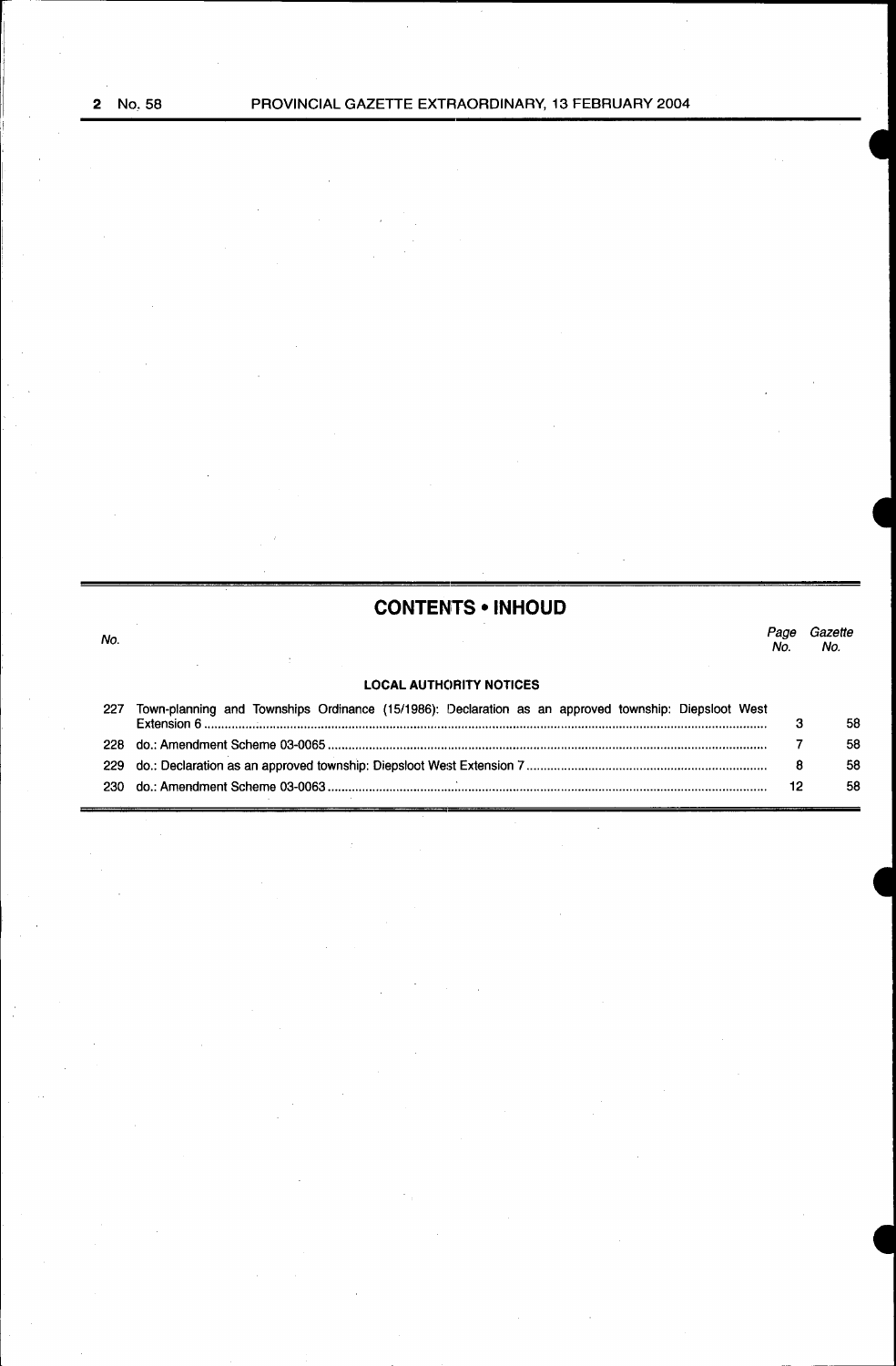# LOCAL AUTHORITY NOTICES

# LOCAL AUTHORITY NOTICE 227

#### DECLARATION AS AN APPROVED TOWNSHIP

In terms of section 103 of the Town Planning and Townships Ordinance, 1986 (Ordinance 15 of 1986), the City of Johannesburg Metropolitan Municipality declares Diepsloot West Extension 6 to be an approved township subject to the conditions set out in the Schedule hereto.

# **SCHEDULE**

STATEMENT OF THE CONDITIONS UNDER WHICH THE APPLICATION MADE BY HOME TALK DEVELOPMENTS (PTY) LTD (HEREINAFTER REFERRED TO AS THE APPLICANT/TOWNSHIP OWNER) UNDER THE PROVISIONS OF CHAPTER Ill OF THE TOWN PLANNING AND TOWNSHIPS ORDINANCE, 1986 (ORDINANCE 15 OF 1986), FOR PERMISSION TO ESTABLISH A TOWNSHIP ON PORTION 368 OF THE FARM DIEPSLOOT 388 JR HAS BEEN GRANTED.

### 1. CONDITIONS OF ESTABLISHMENT

# (1) Name

The name of the township shall be Diepsloot West Extension 6.

# (2) Design

The township shall consist of erven and streets as indicated on General Plan SG No. 9654/2002.

#### (3) Provision and installation of services

The township owner shall make the necessary arrangements with the local authority for the provision and installation of water and sanitation as well as the construction of roads and stormwater drainage in the township.

# (4) Electricity

(a) The local authority is not the bulk supplier of electricity in the township. The township owner shall in terms of Section 118(2)(b) of the Town Planning and Townships Ordinance, 1986 (Ordinance 15 of 1986) make arrangements in this regard with ESKOM, the licensed supplier of electricity in the township.

(b) The local authority shall be notified in writing that satisfactory arrangements have been made in respect of the supply of electricity to the township and in this connection, the township owner shall submit the following to the local authority:

- (1) A certified copy of the agreement in respect of the supply of electricity entered into with ESKOM;
- (2) A certificate by the licensed supplier of electricity that acceptable financial arrangements with regard to (1) above have been made by the township owner.

#### (5) Provincial Government

(a) The township owner shall, prior to or simultaneously with the development of any erf in the township, at his own costs, erect a physical barrier consisting of a 2m high brick wall, which is in compliance with the requirements of the Department of Transport and Public Works (Gauteng Provincial Government), along the boundaries of erven 6598, 6688 to 6700 abutting Road P79-1.

(b) The erection of the fence referred to in (a} shall be done to the satisfaction of the local authority and shall be maintained by the registered owners of the erven, to the satisfaction of the local authority.

#### (6) Access

No access to or egress from Road P79-1 (K46) shall be permitted along the lines of no access as indicated on the layout plan of the township.

#### (7) Removal or replacement of services

Should it become, as a result of the establishment of the township, necessary to remove or replace any existing municipal, TELKOM and/or ESKOM services, such removal or replacement shall be done at the costs of the township owner.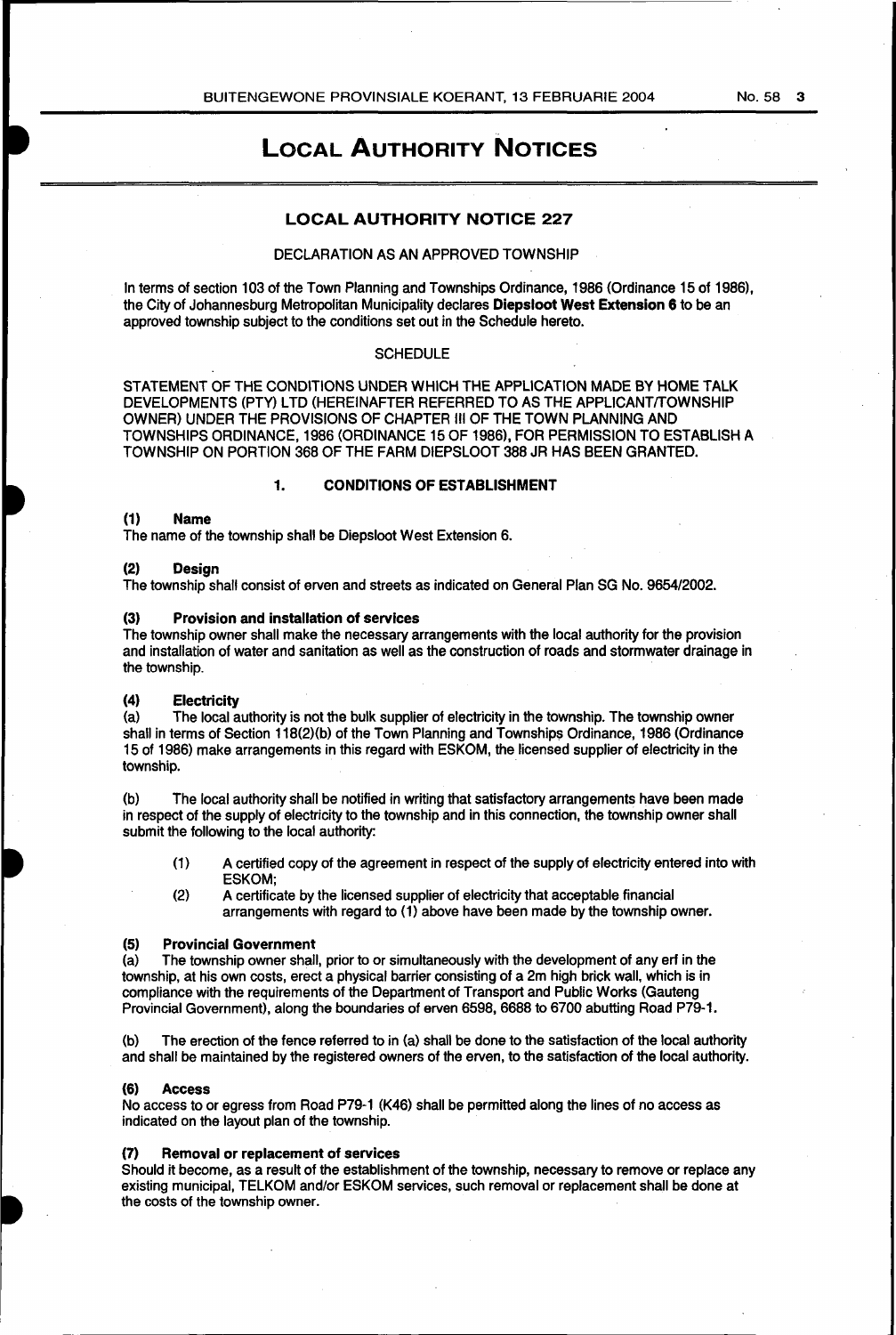#### (8) Acceptance and disposal of stormwater

The township owner shall arrange for the drainage of the township to fit in with that of the adjacent roads and for all stormwater running off or being diverted from the road to be received and disposed of.

#### Demolition of buildings and structures

The township owner shall at his own cost, cause all existing buildings and structures situated within the building line reserves, side spaces or over common boundaries to be demolished to the satisfaction of the local authority when required by the local authority to do so.

# (10) Disposal of existing conditions of title

All erven shall be made subject to existing conditions and servitudes, if any, including the reservation of rights to minerals, excluding the following which does not affect the township:

VERDER ONDERHEWIG aan 'n Reg van oorpad 15,74 meter wyd ten gunste van die Algemene Publiek, welke Reg van oorpad aangetoon word op Kaart L.G. No. 775/64 geheg aan Sertifikaat van Geregistreerde Titel No. 22325/65 deur die figuur F G H F soos meer ten volle sal blyk uit die Notariële Akte No. 146/1965-S.

#### (11) Erf for municipal purposes

Erf 6848 shall, at the cost of the township owner, after proclamation of the township and prior to the transfer of any erf or unit in the township, be transferred to the local authority for municipal purposes.

#### (12) Obligations with regard to services and restriction regarding the alienation of erven

The township owner shall within such period as the local authority may determine, fulfil his obligations in respect of the provision of water and sanitary services as well as the construction of roads and stormwater drainage and the installation of systems therefor, as previously agreed upon between the township owner and the local authority. Erven may not be alienated or be transferred into the name of a purchaser prior to the local authority certifying that sufficient guarantees/cash contributions in respect of the supply of services by the township owner have been submitted or paid to the said local authority.

# 2. CONDITIONS OF TITLE

The erven mentioned hereunder shall be subject to the conditions as indicated imposed by the local authority in terms of the provisions of the Town Planning and Townships Ordinance, 1986.

#### All erven

(a) Each erf is subject to a servitude, 2 m wide, in favour of the local authority, for sewerage and other municipal purposes, along any two boundaries other than a street boundary and in the case of a panhandle erf, an additional servitude for municipal purposes 2m wide across the access portion of the erf, if and when required by the local authority: Provided that the local authority may dispense with any such servitude.

(b) No building or other structure shall be erected within the aforesaid servitude area and no large-rooted trees shall be planted within the area of such servitude or within 2 m thereof.

(c) The local authority shall be entitled to deposit temporarily on the land adjoining the aforesaid servitude such material as may be excavated by it during the process of the construction, maintenance or removal of such sewerage mains and other works as it, in its discretion may deem necessary and shall further be entitled to reasonable access to the said land for the aforesaid purpose subject to any damage done during the process of the construction, maintenance or removal of such sewerage mains and other works being made good by the local authority.

P. Moloi, City Manager (Notice No. 86/2004) February 2004

'I I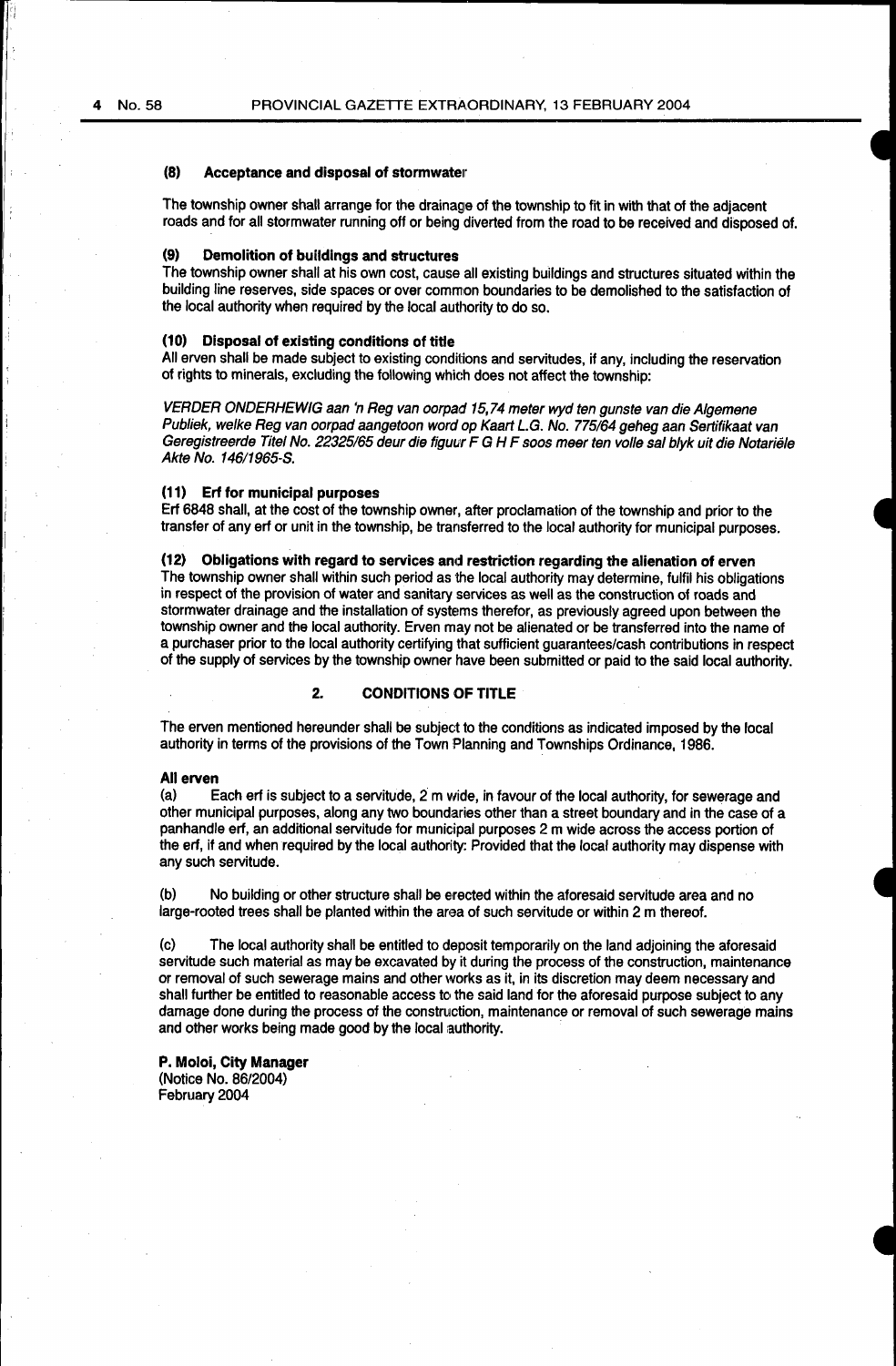$\mathfrak{g}_{\mathbb{C}}$  of  $\mathfrak{P}^{\text{max}}_{\mathbb{C}}$ 

#### VERKLARING TOT 'N GOEDGEKEURDE DORP

<sub>一家,</sub>你能够的

Ingevolge artikel 103 van die Ordonnansie op Dorpsbeplanning en Dorpe, 1986 (Ordonnansie 15 van 1986), verklaar die Stad van Johannesburg Metropolitaanse Munisipalitiet hiermee die dorp Diepsloot West Uitbreiding 6 tot 'n goedgekeurde dorp onderworpe aan die voorwaardes uiteengesit in die bygaande Bylae.

# BYLAE

VERKLARING VAN VOORWAARDES WAAROP DIE AANSOEK GEDOEN DEUR HOME TALK DEVELOPMENTS (EDMS) BPK (HIERNA DIE AANSOEKDOENER/ DORPSEIENAAR GENOEM) INGEVOLGE DIE BEPALINGS VAN HOOFSTUK Ill VAN DIE ORDONNANSIE OP <sup>1</sup> DORPSBEPLANNING EN DORPE, 1986 (ORDONNANSIE 15 VAN 1986), OM TOESTEMMING OM 'N DORP TE STIG OP GEDEEL TE 368 VAN DIE PLAAS DIEPSLOOT 388 JR TOEGESTAAN IS

#### 1. STIGTINGSVOORWAARDES

# (1) Naam

Die naam van die dorp is Diepsloot West Uitbreiding 6.

#### (2) Ontwerp

Die dorp bestaan uit erwe en deurpaaie soos aangedui op Algemene Plan LG Nr 9654/2002.

#### (3) Voorsiening en installering van dienste

Die dorpseienaar moet die nodige reelings met die plaaslike bestuur tref vir die voorsiening en installering van water en sanitere dienste asook die konstruksie van strate en stormwaterdreinering in die dorp, tot tevredenheid van die plaaslike bestuur.

# (4) Elektrisiteit

(a) Die plaaslike bestuur is nie die grootmaat verskaffer van elektrisiteit aan die dorp nie. Die dorpseienaar moet ingevolge Artikel 118(2)(b) van die Ordonnansie op Dorpsbeplanning en Dorpe, 1986, die nodige reëlings tref met ESKOM, die gelisensieërde verskaffer van elektrisiteit in die dorp.

(b) Die plaaslike bestuur moet skriftelik verwittig word dat bevredigende reelings met betrekking tot die voorsiening van elektrisiteit aan die dorp, getref is en in die verband moat die dorpseienaar die volgende aan die plaaslike bestuur verskaf:

- (1) 'n gesertifiseerde afskrif van die ooreenkoms aangegaan met ESKOM rakende die voorsiening van elektrisiteit;
- (2) 'n sertifikaat van ESKOM dat aanvaarbare finansiele reelings met betrekking tot (1) hierbo, deur die dorpstigter getref is.

#### (5) Provinsiale Regering

(a) Die dorpseienaar moet voor of gelyktydig met die ontwikkeling van enige erf in die dorp, op sy eie koste, 'n fisiese versperring bestaande uit 'n 2m hoe baksteenmuur, wat in ooreenstemming is met die vereistes van die Departement van Publieke Werke en Vervoer (Gauteng Provinsiale Regering) oprig langs die grense van Erwe 6598, 6688 tot 6700 aangrensend aan Pad 79-1.

(b) Die oprigting van die versperring verwys na in (a) hierbo, moet tot tevredenheid van die plaaslike bestuur gedoen word en moet deur die geregistreerde eienaars van die erwe in stand gehou word tot tevredenheid van die plaaslike bestuur.

#### (6) Toegang

Geen toegang tot of uitgang vanuit Pad P79-1 (K46) sallangs die lyne van geen toegang soos aangedui op die uitlegplan van die dorp, toegelaat word nie.

# (7) Verwydering of vervanging van bestaande dienste

Indian dit, as gevolg van die stigting van die dorp, nodig word om enige bestaande munisipale, TELKOM en/of ESKOM dienste te verwyder of te vervang, moet sodanige verwydering of vervanging op koste van die dorpseienaar gedoen word.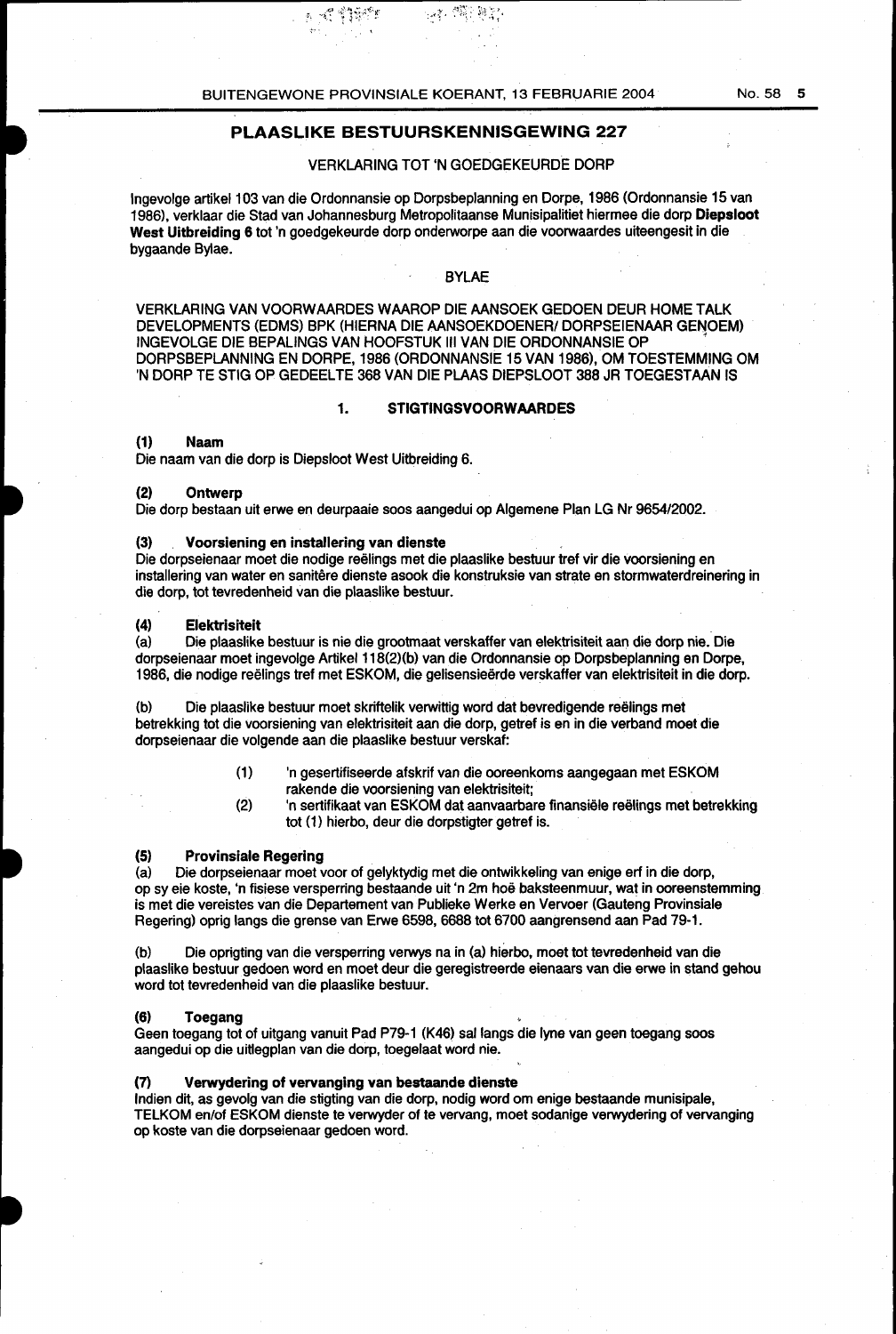#### **(8) Ontvangs en versorging van stormwater**

Die dorpseienaar moet die stormwaterdreinering van die dorpsgebied so reel dat dit inpas by die van die aangrensende strate en aile stormwater wat van die pad afloop of afgelei word, moet ontvang en versorg word.

### **(9) Sloping van geboue en strukture**

Die dorpseienaar moet op eie koste aile bestaande geboue en strukture wat binne boulynreserwes, kantruimtes of oor gemeenskaplike grense gelee is, laat sloop tot bevrediging van die plaaslike bestuur wanneer die plaaslike bestuur dit vereis.

# **(10) Beskikking oor bestaande titelvoorwaardes**

Aile erwe moet onderworpe gemaak word aan bestaande voorwaardes en serwitute, indien enige, met inbegrip van die voorbehoud van die regte op minerale, uitgesonderd die volgende wat nie die dorp raak nie:

VERDER ONDERHEWIG aan 'n Reg van oorpad 15,74 meter wyd ten gunste van die Algemene Publiek, welke Reg van oorpad aangetoon word op Kaart L.G. No. 775/64 geheg aan Sertifikaat van Geregistreerde Titel No. 22325165 deur die figuur F G H F soos meer ten volle sal blyk uit die Notariele Akte No. 14611965-S.

#### **(11) Erf vir munisipale doeleindes**

Erf 6848 moet, op koste van die dorpseienaar, na proklamasie van die dorp en voor die oordrag van enige erf of eenheid in die dorp, aan die plaaslike betstuur oorgedra word vir munisipale doeleindes.

# **(12) Verpligtinge ten opslgte van dienste en beperking betreffende die vervreemding van erwe**

Die dorpseienaar moet binne sodanige tydperk as wat die plaaslike bestuur mag bepaal, sy verpligtinge met betrekking tot die voorsiening van water en sanitere dienste asook die konstruksie van paaie en stormwaterdreinering en die installering van die stelsels daarvoor, soos vooraf ooreengekom tussen die dorpseienaar en die plaaslike bestuur, nakom. Erwe mag nie vervreem of oorgedra word In die naam van 'n koper alvorens die plaaslike bestuur bevestig het dat voldoende waarborge/kontantbydraes ten opsigte van die voorsiening van dienste deur die dorpseienaar aan die plaaslike bestuur gelewer of betaal is nie.

# **2. TITELVOORWAARDES**

Die erwe hieronder genoem is onderworpe aan die voorwaardes soos aangedui deur die plaaslike bestuur ingevolge die bepalings van die Ordonnansie op Dorpsbeplanning en Dorpe, 1986.

#### **Aile erwe**

{a) Elke erf is onderworpe aan 'n serwituut 2 m breed, ten gunste van die plaaslike bestuur, vir riolerings-en ander munisipale doeleindes, langs enige twee grense, uitgesonderd 'n straatgrens en, in die geval van 'n pypsteelerf, 'n addisionele serwituut vir munisipale doeleindes 2m breed oor die toegangsgedeelte van die erf, indien en wanneer verlang deur die plaaslike bestuur: Met dien verstande dat die plaaslike bestuur van enige sodanige serwituut mag afsien.

(b) Geen gebou of ander struktuur mag binne die voornoemde serwituutgebied opgerig word nie en geen grootwortelbome mag binne die gebied van sodanige serwituut of binne 2 m daarvan, geplant word nie.

(c) Die plaaslike bestuur is geregtig om enige materiaal wat deur hom uitgegrawe word tydens die aanleg, onderhoud of verwydering van sodanige rioolhoofpypleidings, en ander werke wat hy volgens goeddunke noodsaaklik ag, tydelik te plaas op die grond wat aan die voornoemde serwituut grens en voorts sal die plaaslike bestuur geregtig wees tot redelike toegang tot genoemde grond vir die voornoemde doel, onderworpe daaraan dat die plaaslike bestuur enige skade vergoed wat gedurende die aanleg, onderhoud of verwydering van sodanige rioolhoofpypleiding en ander werke veroorsaak word.

**P. Moloi, Stadsbestuurder** (Kennisgewing Nr 86/2004) Februarie 2004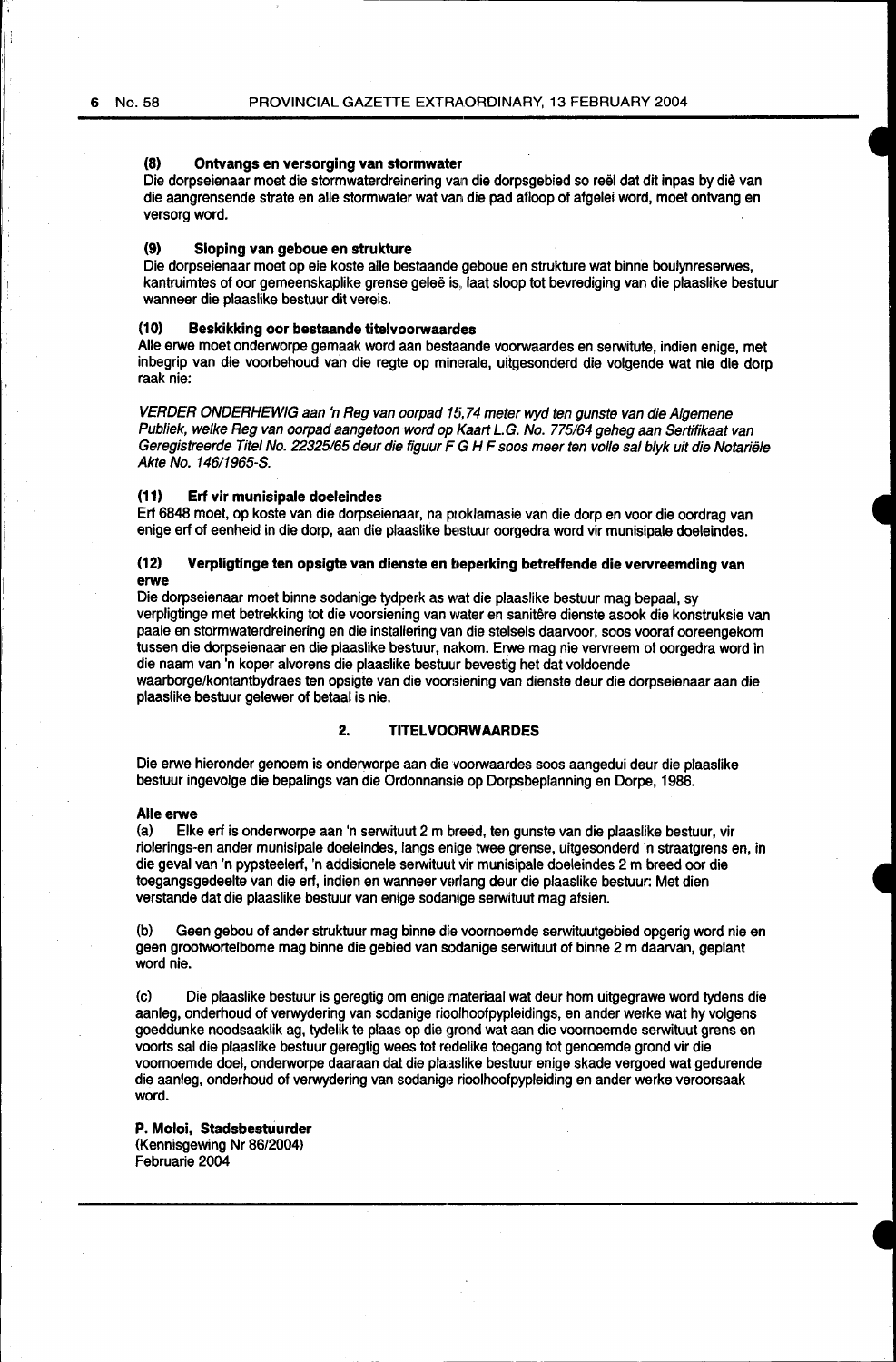# **LO'CAL AUTHORITY NOTICE 228**

# **AMENDMENT SCHEME 03-0065**

豪  $\frac{1}{2}$  is

The City of Johannesburg Metropolitan Municipality herewith in terms of the provisions of section 125(1)(a) of the Town Planning and Townships Ordinance No 15 of 1986, declares that he has approved an amendment scheme being an amendment of the Peri-Urban Areas Town Planning Scheme, 1975, comprising the same land as included in the township of **Diepsloot West Extension 6.**  Map 3 and the scheme clauses of the amendment scheme are filed with the Executive Director. Development Planning: Transportation and Environment: City of Johannesburg and are open for inspection at all reasonable times.

This amendment is known as Amendment Scheme 03-0065.

,:". ,-

# **P. Moloi, City Manager**  (Notice No. 87/2004.)

February 2004.

# **PLAASLIKE BESTUURSKENNISGEWING 228**

# **WYSIGINGSKEMA 03·0065**

Die Stad van Johannesburg Metropolitaanse Munisipaliteit verklaar hiermee ingevolge die bepalings van artikel 125(1)(a) van die Ordonnansie op Dorpsbeplanning en Dorpe Nr 15 van 1986, dat hy 'n wysigingskema synde 'n wysiging van die Raad op Buitestedelike Gebiede Dorpsbeplanningskema, 1975, wat uit dieselfde grond as die dorp **Diepsloot West Uitbreiding 6** bestaan, goedgekeur het. Kaart 3 en die skemaklousules van die wysigingskema word in bewaring gehou deur die Uitvoerende Direkteur: Ontwikkelingsbeplanning, Vervoer en Omgewing: Stad van Johannesburg en is beskikbaar vir inspeksie op aile redelike tye.

Hierdie wysiging staan bekend as Wysigingskema 03-0065.

**P. Moloi, Stadsbestuurder**  (Kennisgewing Nr 87/2004.) Februarie 2004

*:*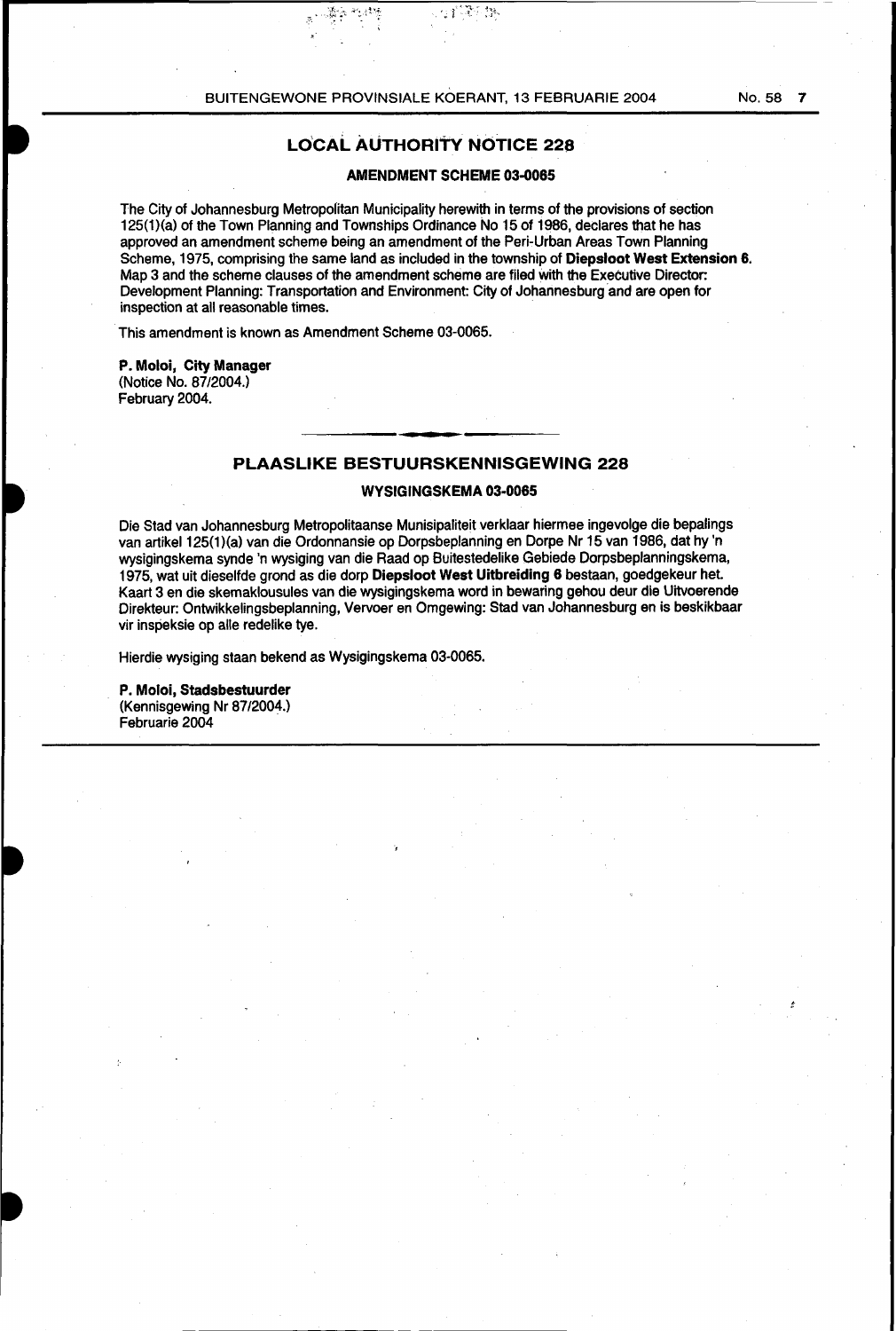I

# LOCAL AUTHOBITY NOTICE 229

## DECLARATION AS AN APPROVED TOWNSHIP

In terms of section 103 of the Town Planning and Townships Ordinance, 1986 (Ordinance 15 of 1986), the City of Johannesburg Metropolitan Municipality declares Oiepsloot West Extension 7 to be an approved township subject to the conditions set out in the Schedule hereto.

# **SCHEDULE**

STATEMENT OF THE CONDITIONS UNDER WHICH THE APPLICATION MADE BY KIRON HOMES CORPORATION (PTY) LTD (HEREINAFTER REFERRED TO AS THE APPLICANT/TOWNSHIP OWNER) UNDER THE PROVISIONS OF CHAPTER Ill OF THE TOWN PLANNING AND TOWNSHIPS ORDINANCE, 1986 (ORDINANCE 15 OF 1986), FOR PERMISSION TO ESTABLISH A TOWNSHIP ON PORTION 367 OF THE FARM DIEPSLOOT 388 JR HAS BEEN GRANTED.

# 1. CONDITIONS OF ESTABLISHMENT

# (1) Name

The name of the township shall be Diepsloot West Extension 7.

#### (2) Design

The township shall consist of erven and streets as indicated on General Plan SG No. 9646/2002.

#### (3) Provision and installation of services

The township owner shall make the necessary arrangements with the focal authority for the provision and installation of water and sanitation as well as the construction of roads and stormwater drainage in the township.

#### (4) Electricity

(a) The local authority is not the bulk supplier of electricity in the township. The township owner shall in terms of Section 118(2)(b) of the Town Planning and Townships Ordinance, 1986 (Ordinance 15 of 1986) make arrangements in this regard with ESKOM, the licensed supplier of electricity in the township.

(b) The local authority shall be notified in writing that satisfactory arrangements have been made in respect of the supply of electricity to the township and in this connection, the township owner shall submit the following to the local authority:

- (1) A certified copy of the agreement in respect of the supply of electricity entered into with ESKOM;
- (2) A certificate by the licensed supplier of electricity that acceptable financial arrangements with regard to (1) above have been made by the township owner.

#### (5) Provincial Government

(a) The township owner shall, prior to or simultaneously with the development of any erf in the township, at his own costs, erect a physical barrier consisting of a 2m high brick wall, which is in compliance with the requirements of the Department of Transport and Public Works (Gauteng Provincial Government), along the boundaries of erf 7159 abutting Road P79-1.

(b) The erection of the fence referred to in (a) shall be done to the satisfaction of the local authority and shall be maintained by the registered owners of the erven, to the satisfaction of the local authority.

#### (6) Access

No access to or egress from Road P79-1 (K46) shall be permitted along the lines of no access as indicated on the layout plan of the township.

#### Removal or replacement of services

Should it become, as a result of the establishment of the township, necessary to remove or replace any existing municipal, TELKOM and/or ESKOM services, such removal or replacement shall be done at the costs of the township owner.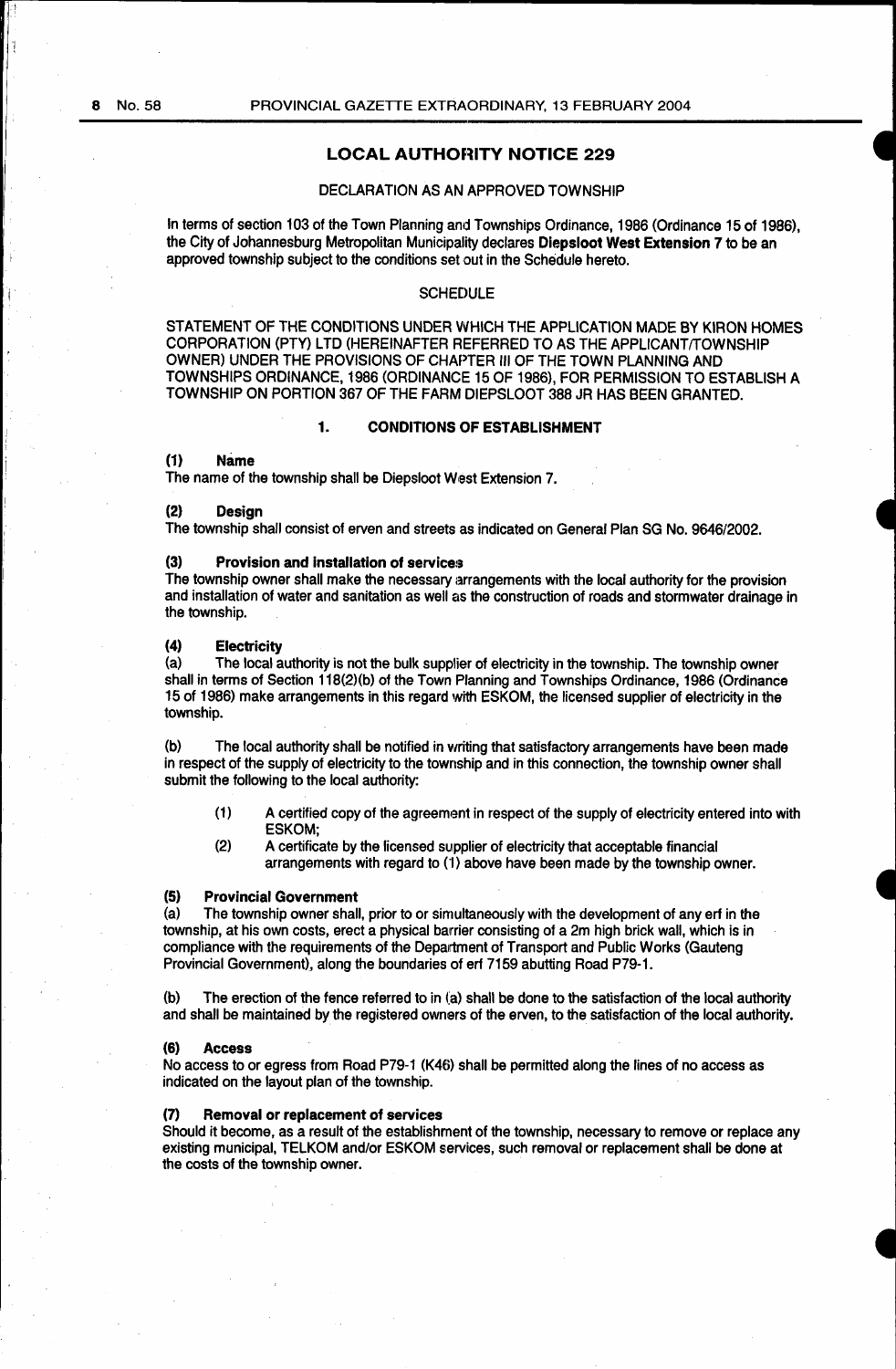# (8) Acceptance and disposal of stormwater

The township owner shall arrange for the drainage of the township to fit in with that of the adjacent roads and for all stormwater running off or being diverted from the road to be received and disposed of.

### (9) Demolition of buildings and structures

The township owner shall at his own cost, cause all existing buildings and structures situated within the building line reserves, side spaces or over common boundaries to be demolished to the satisfaction of the local authority when required by the local authority to do so.

### (10) Disposal of existing conditions of title

All erven shall be made subject to existing conditions and servitudes, if any, including the reservation of rights to minerals.

#### (11) Endowment

The township owner shall, in terms of the provisions of Section 98(2) of the Town Planning and Townships Ordinance, 15 of 1986, pay a lump sum endowment to the local authority for the provision of land for a park (public open space).

#### (12) Obligations with regard to services and restriction regarding the alienation of erven

The township owner shall within such period as the local authority may determine, fulfil his obligations in respect of the provision of water and sanitary services as well as the construction of roads and stormwater drainage and the installation of systems therefor, as previously agreed upon between the township owner and the local authority. Erven may not be alienated or be transferred into the name of a purchaser prior to the local authority certifying that sufficient guarantees/cash contributions in respect of the supply of services by the township owner have been submitted or paid to the said local authority.

# 2. CONDITIONS OF TITLE

The erven mentioned hereunder shall be subject to the conditions as indicated imposed by the local authority in terms of the provisions of the Town Planning and Townships Ordinance, 1986.

# (1) All erven<br>(a) Each erf

Each erf is subject to a servitude, 2 m wide, in favour of the local authority, for sewerage and other municipal purposes, along any two boundaries other than a street boundary and in the case of a panhandle erf, an additional servitude for municipal purposes 2m wide across the access portion of the erf, if and when required by the local authority: Provided that the local authority may dispense with any such servitude.

(b) No building or other structure shall be erected within the aforesaid servitude area and no large-rooted trees shall be planted within the area of such servitude or within 2 m thereof.

(c) The local authority shall be entitled to deposit temporarily on the land adjoining the aforesaid servitude such material as may be excavated by it during the process of the construction, maintenance or removal of such sewerage mains and other works as it, in its discretion may deem necessary and shall further be entitled to reasonable access to the said land for the aforesaid purpose subject to any damage done during the process of the construction, maintenance or removal of such sewerage mains and other works being made good by the local authority.

#### (2) Erven 7198,7212, 7226 and 7240

The erven are each subject to a 2,00m wide servitude for municipal purposes in favour of the local authority, as indicated on the General Plan.

P. Moloi, City Manager (Notice No. 88/2004) February 2004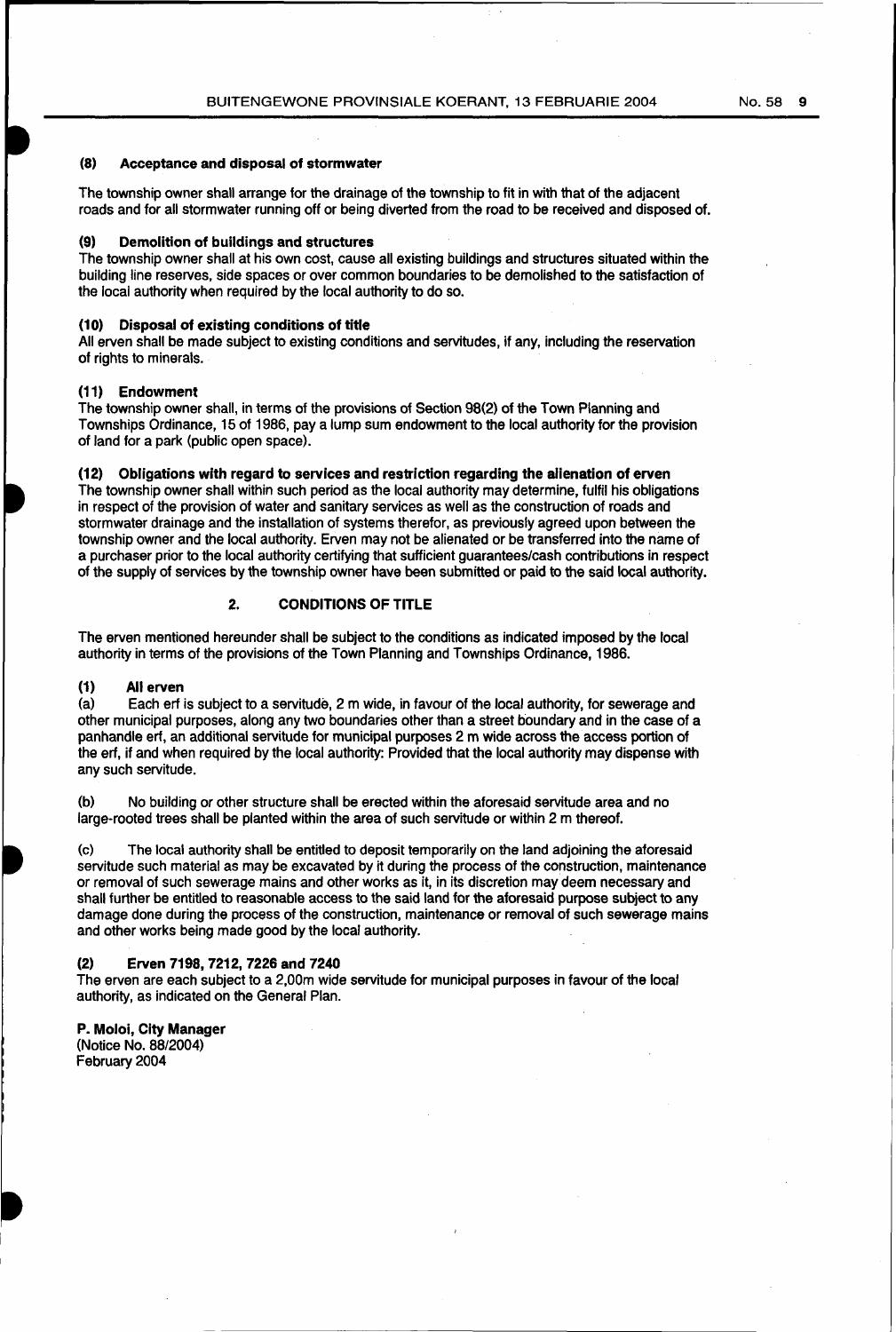# PLAASLIKE BESTUURSKENNISGEWING 229

# VERKLARING TOT 'N GOEDGEKEURDE DORP

lngevolge artikel1 03 van die Ordonnansie op Dorpsbeplanning en Dorpe, 1986 (Ordonnansie 15 van 1986), verklaar die Stad van Johannesburg Metropolitaanse Munisipalitiet hiermee die dorp Diepsloot West Uitbreiding 7 tot 'n goedgekeurde dorp onderworpe aan die voorwaardes uiteengesit in die bygaande Bylae.

# **BYLAE**

VERKLARING VAN VOORWAARDES WAAROP DIE AANSOEK GEDOEN DEUR KIRON HOMES CORPORATION (EDMS} BPK (HIERNA DIE AANSOEKDOENER/ DORPSEIENAAR GENOEM) INGEVOLGE DIE BEPALINGS VAN HOOFSTUK III VAN DIE ORDONNANSIE OP DORPSBEPLANNING EN DORPE, 1986 (ORDONNANSIE 15 VAN 1986), OM TOESTEMMING OM 'N DORP TE STIG OP GEDEELTE 367 VAN DIE PLAAS DIEPSLOOT 388 JR TOEGESTAAN IS

# 1. STIGTINGSVOORWAARDES

#### (1) Naam

Die naam van die dorp is Diepsloot West Uitbreiding 7.

#### (2) Ontwerp

Die dorp bestaan uit erwe en deurpaaie soos aangedui op Algemene Plan LG Nr 9646/2002.

# (3) Voorsiening en installering van dienste

Die dorpseienaar moet die nodige reëlings met die plaaslike bestuur tref vir die voorsiening en installering van water en sanitêre dienste asook die konstruksie van strate en stormwaterdreinering in die dorp, tot tevredenheid van die plaaslike bestuur.

#### (4) Elektrisiteit

(a) Die plaaslike bestuur is nie die grootmaat verskaffer van elektrisiteit aan die dorp nie. Die dorpseienaar moet ingevolge Artikel 118(2)(b) van die Ordonnansie op Dorpsbeplanning en Dorpe, 1986, die nodige reelings tref met ESKOM, die gelisensieerde verskaffer van elektrisiteit in die dorp.

(b) Die plaaslike bestuur moet skriftelik verwittig word dat bevredigende reëlings met betrekking tot die voorsiening van elektrisiteit aan die dorp, getref is en in die verband moat die dorpseienaar die volgende aan die plaaslike bestuur verskaf:

- (1} 'n gesertifiseerde afskrif van die ooreenkoms aangegaan met ESKOM rakende die voorsiening van elektrisiteit;
- (2) 'n sertifikaat van ESKOM dat aanvaarbare finansiele reelings met betrekking tot (1) hierbo, deur die dorpstigter getref is.

#### (5) Provlnsiale Regering

(a) Die dorpseienaar moat voor of gelyktydig met die ontwikkeling van enige erf in die dorp, op sy eie koste, 'n fisiese versperring bestaande uit 'n 2m hoe baksteenmuur, wat in ooreenstemming is met die vereistes van die Departement van Publieke Werke en Vervoer (Gauteng Provinsiale Regering) oprig langs die grense van ErF 7159 aangrensend aan Pad 79-1.

(b) Die oprigting van die versperring verwys na in (a) hierbo, moet tot tevredenheid van die plaaslike bestuur gedoen word en moet deur die geregistreerde eienaars van die erwe in stand gehou word tot tevredenheid van die plaaslike bestuur.

#### (6) Toegang

Geen toegang tot of uitgang vanuit Pad P79-1 (K46) sal langs die lyne van geen toegang soos aangedui op die uitlegplan van die dorp, toegelaat word nie.

#### (7) Verwydering of vervanging van bestaande dienste

lndien dit, as gevolg van die stigting van die dorp, nodig word om enige bestaande munisipale, TELKOM en/of ESKOM dienste te verwyder of te vervang, moet sodanige verwydering of vervanging op koste van die dorpseienaar gedoen word.

#### (8) Ontvangs en versorging van stormwater

Die dorpseienaar moet die stormwaterdreinering van die dorpsgebied so reël dat dit inpas by diè van die aangrensende strata en aile stormwater wat van die pad afloop of afgelei word, moet ontvang en versorg word.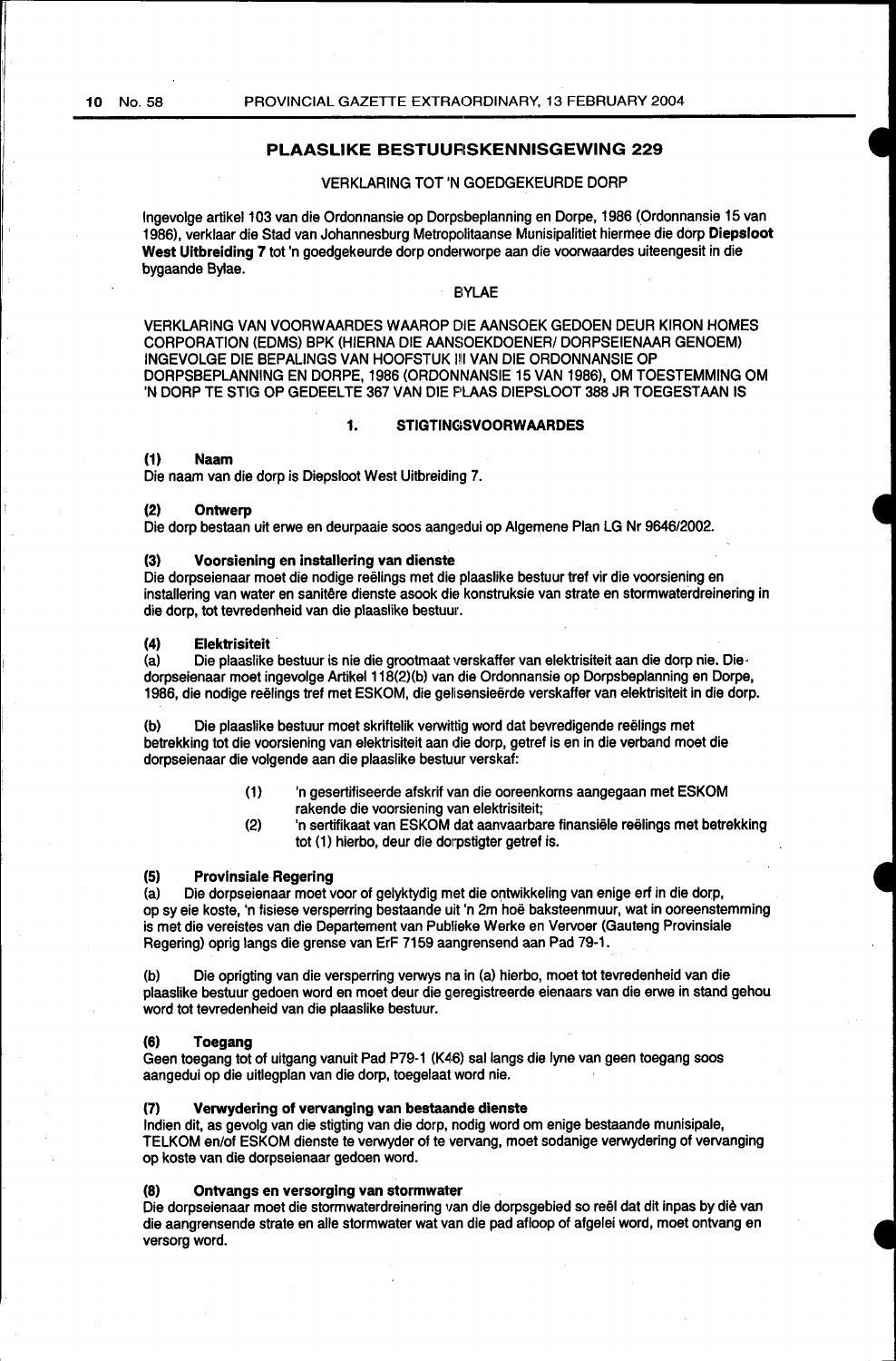# (9) Sloping van geboue en strukture

Die dorpseienaar moet op eie koste aile bestaande geboue en strukture wat binne boulynreserwes, kantruimtes of oor gemeenskaplike grense galee is, laat sloop tot bevrediging van die plaaslike bestuur wanneer die plaaslike bestuur dit vereis.

# (10) Beskikking oor bestaande titelvoorwaardes

Alle erwe moet onderworpe gemaak word aan bestaande voorwaardes en serwitute, indien enige, met inbegrip van die voorbehoud van die regte op minerale.

# (11) Begiftiging

Die dorpseienaar sal, ingevolge die bepalings van Artikel 98{2) van die Dorpsbeplanning en Dorpe Ordonnansie, Nr 15 van 1986, 'n globale bedrag as begiftiging aan die plaaslike bestuur betaal vir die voorsiening van grond vir 'n park {openbare oop ruimte).

# (12) Verpligtinge ten opsigte van dienste en beperking betreffende die vervreemding van erwe

Die dorpseienaar moet binne sodanige tydperk as wat die plaaslike bestuur mag bepaal, sy verpligtinge met betrekking tot die voorsiening van water en sanitere dienste asook die konstruksie van paaie en stormwaterdreinering en die installering van die stelsels daarvoor, soos vooraf ooreengekom tussen die dorpseienaar en die plaaslike bestuur, nakom. Erwe mag nie vervreem of oorgedra word in die naam van 'n koper alvorens die plaaslike bestuur bevestig het dat voldoende waarborge/kontantbydraes ten opsigte van die voorsiening van dienste deur die dorpseienaar aan die

plaaslike bestuur gelewer of betaal is nie.

# 2. TITELVOORWAARDES

Die erwe hieronder genoem is onderworpe aan die voorwaardes soos aangedui deur die plaaslike bestuur ingevolge die bepalings van die Ordonnansie op Dorpsbeplanning en Dorpe, 1986.

### (1) Aile erwe

(a) Elke erf is onderworpe aan 'n serwituut 2 m breed, ten gunste van die plaaslike bestuur, vir riolerings-en ander munisipale doeleindes, langs enige twee grense, uitgesonderd 'n straatgrens en, in die geval van 'n pypsteelerf, 'n addisionele serwituut vir munisipale doeleindes 2 m breed oor die toegangsgedeelte van die ert, indian en wanneer verlang deur die plaaslike bestuur: Met dien verstande dat die plaaslike bestuur van enige sodanige serwituut mag afsien.

(b) Geen gebou of ander struktuur mag binne die voornoemde serwituutgebied opgerig word nie en geen grootwortelbome mag binne die gebied van sodanige serwituut of binne 2 m daarvan, geplant word nie.

(c) Die plaaslike bestuur is geregtig om enige materiaal wat deur hom uitgegrawe word tydens die aanleg, onderhoud of verwydering van sodanige rioolhoofpypleidings, en ander werke wat hy volgens goeddunke noodsaaklik ag, tydelik te plaas op die grand wat aan die voornoemde serwituut grens en voorts sal die plaaslike bestuur geregtig wees tot redelike toegang tot genoemde grand vir die voornoemde doel, onderworpe daaraan dat die plaaslike bestuur enige skade vergoed wat gedurende die aanleg, onderhoud of verwydering van sodanige rioolhoofpypleiding en ander werke veroorsaak word.

#### (2) Erwe 7198, 7212, 7226 en 7240

Die erwe is elk onderworpe aan 'n 2,00m breë serwituut vir munisipale doeleindes ten gunste van die plaaslike bestuur, soos aangedui op die Algemene Plan.

#### P. Moloi, Stadsbestuurder (Kennisgewing Nr 88/2004) Februarie 2004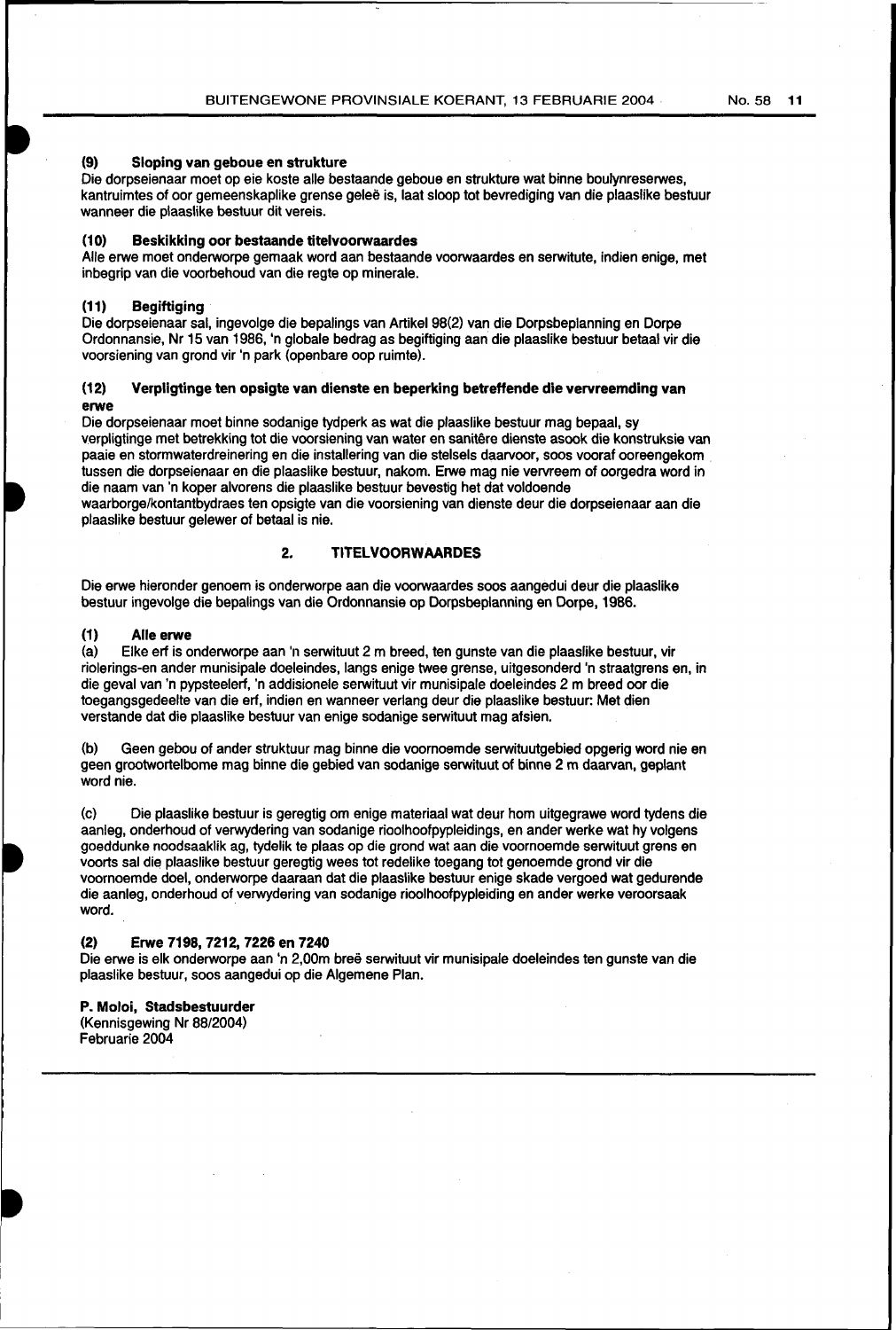# **LOCAL AUTHORITY NOTICE 230**

#### **AMENDMENT SCHEME 03-0063**

The City of Johannesburg Metropolitan Municipality herewith in terms of the provisions of section 125(1)(a) of the Town Planning and Townships Ordinance No 15 of 1986, declares that he has approved an amendment scheme being an amendment of the Peri-Urban Areas Town Planning Scheme, 1975, comprising the same land as included in the township of **Diepsloot West Extension 7.** Map 3 and the scheme clauses of the amendment scheme are filed with the Executive Director: Development Planning: Transportation and Environment: City of Johannesburg and are open for inspection at all reasonable times.

This amendment is known as Amendment Scheme 03-0063.

#### **P. Moloi, City Manager**  (Notice No. 89/2004.)

February 2004.

# PLAASLIKE BESTUURSKENNISGEWING 230

# **WYSIGINGSKEMA 03-0063**

Die Stad van Johannesburg Metropolitaanse Munisipaliteit verklaar hiermee ingevolge die bepalings van artikel 125(1)(a) van die Ordonnansie op Dorpsbeplanning en Dorpe Nr 15 van 1986, dat hy 'n wysigingskema synde 'n wysiging van die Raad op Buitestedelike Gebiede Dorpsbeplanningskema, 1975, wat uit dieselfde grond as die dorp **Diepsloot West Uitbreiding 7** bestaan, goedgekeur het. Kaart 3 en die skemaklousules van die wysigingskema word in bewaring gehou deur die Uitvoerende Direkteur: Ontwikkelingsbeplanning, Vervoer en Omgewing: Stad van Johannesburg en is besklkbaar vir inspeksie op aile redelike tye.

Hierdie wysiging staan bekend as Wysigingskema 03-0063.

**P. Moloi, Stadsbestuurder**  (Kennisgewing Nr 89/2004.) Februarie 2004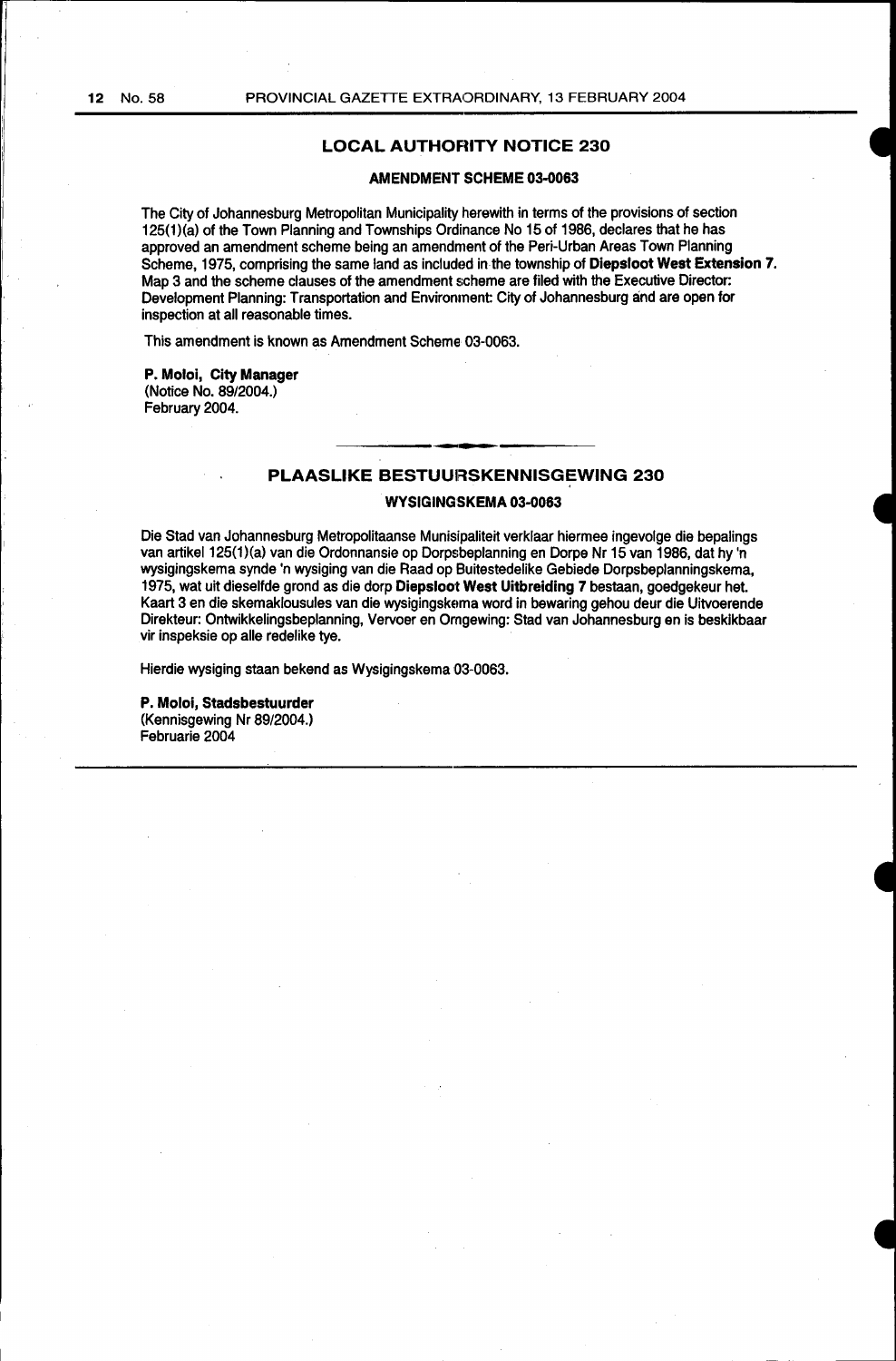



# **www. 5H UdZEIIE5.co.za** •••••••••••••••••••••••••

**A new information Portal keeping you up to date with news, legislation, the Parliamentary programme and which is the largest pool of SA Gazette information available on the Web.** 

- Easily accessible through the www!
	- Government Gazettes from January 1994
	- Compilations of all Indexes pertaining to the past week's Government Gazettes
	- All Provincial Gazettes- from September 1995
	- Parliamentary Bills as of January 1999
- Available in full-text, with keyword searching
- Sabinet Online scans, formats, edits and organize information for you. Diagrams and forms included as images.
- No stacks of printed gazettes- all on computer. Think of the storage space you save.
- Offers Bill Tracker- complementing the SA Gazettes products.

For easy electronic access to full-text gazette info, subscribe to the SA Gazettes from Sabinet Online. Please visit us at www.sagazettes.co.za



Tel: (012) 643-9500, Fax: (012) 663-3543, Toll free: 0800 11 8595, e-mail: corporate@sabinet.co.za, www: http://corporate.sabinet.co.za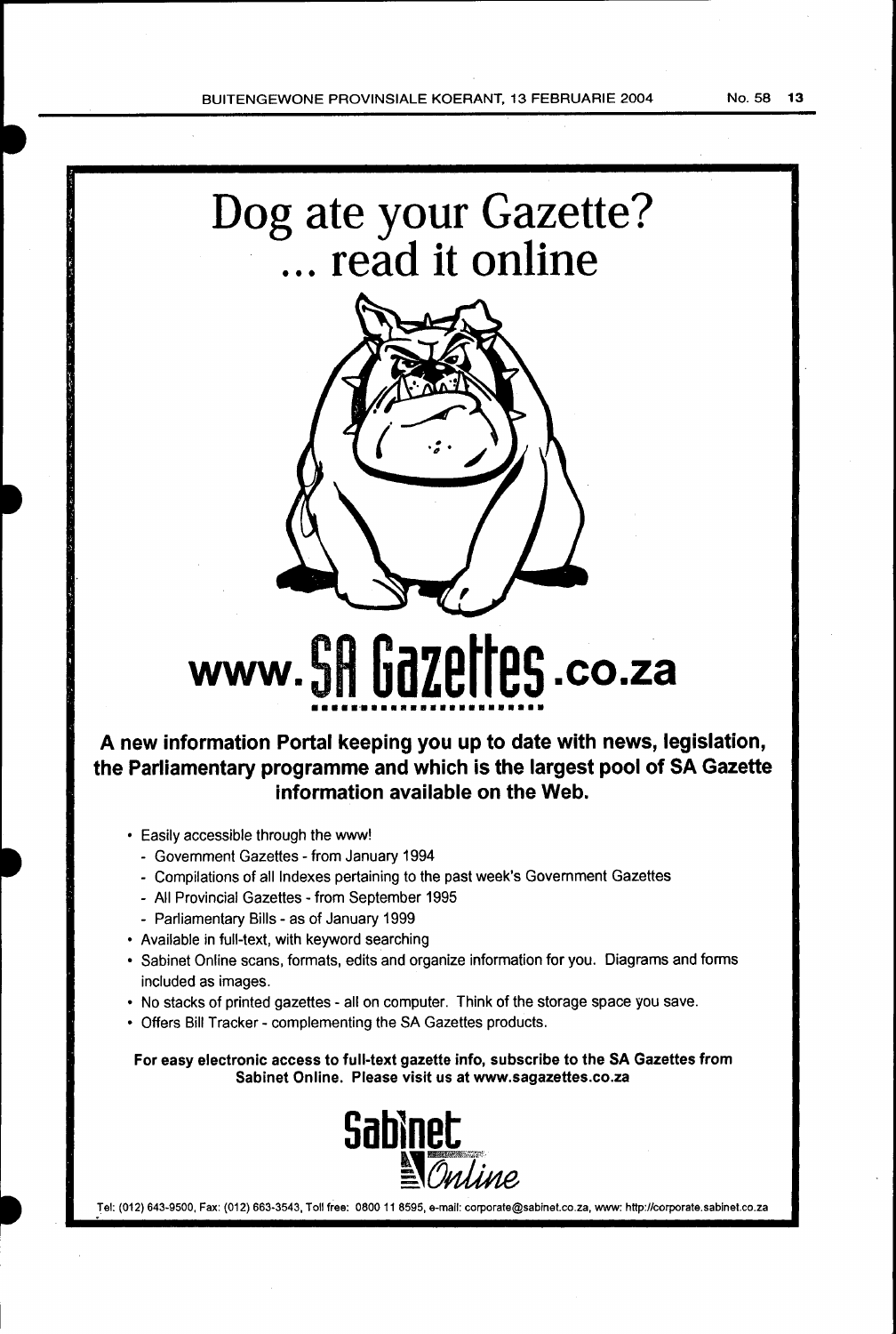# Looking for out of print issues of Government and Provincial **Gazettes**

We can provide photocopies

# Contact

The National Library of South Africa, Pretoria Campus PO Box 397 0001 PRETORIA

> **Physical address**<br>C/o Andries and Vermeulen Streets Entrance in Andries Street

# Contact details

Tel: (012) 321-8931 Fax: (012) 325-5984 E-mail: infodesk@nlsa.ac.za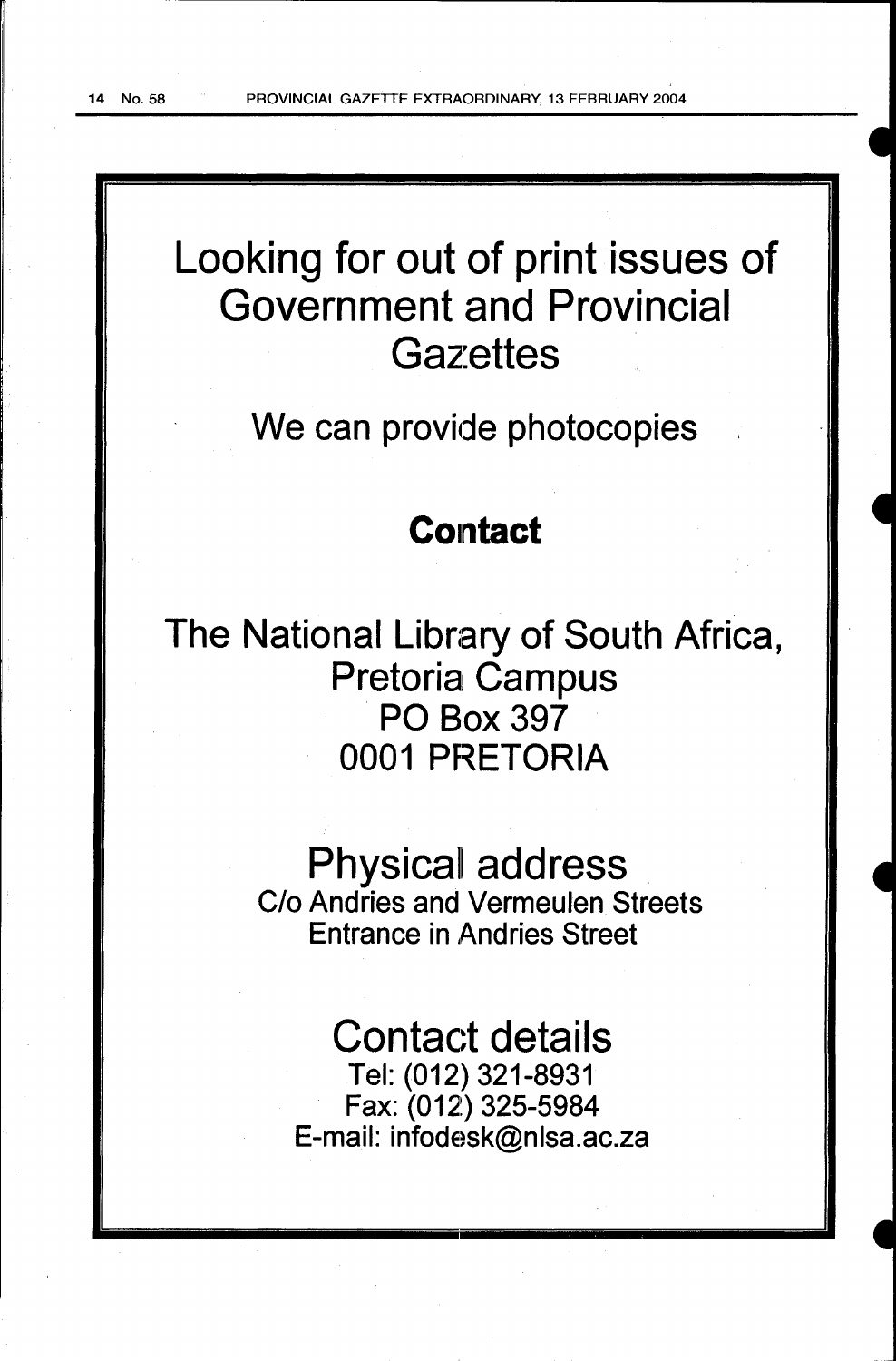